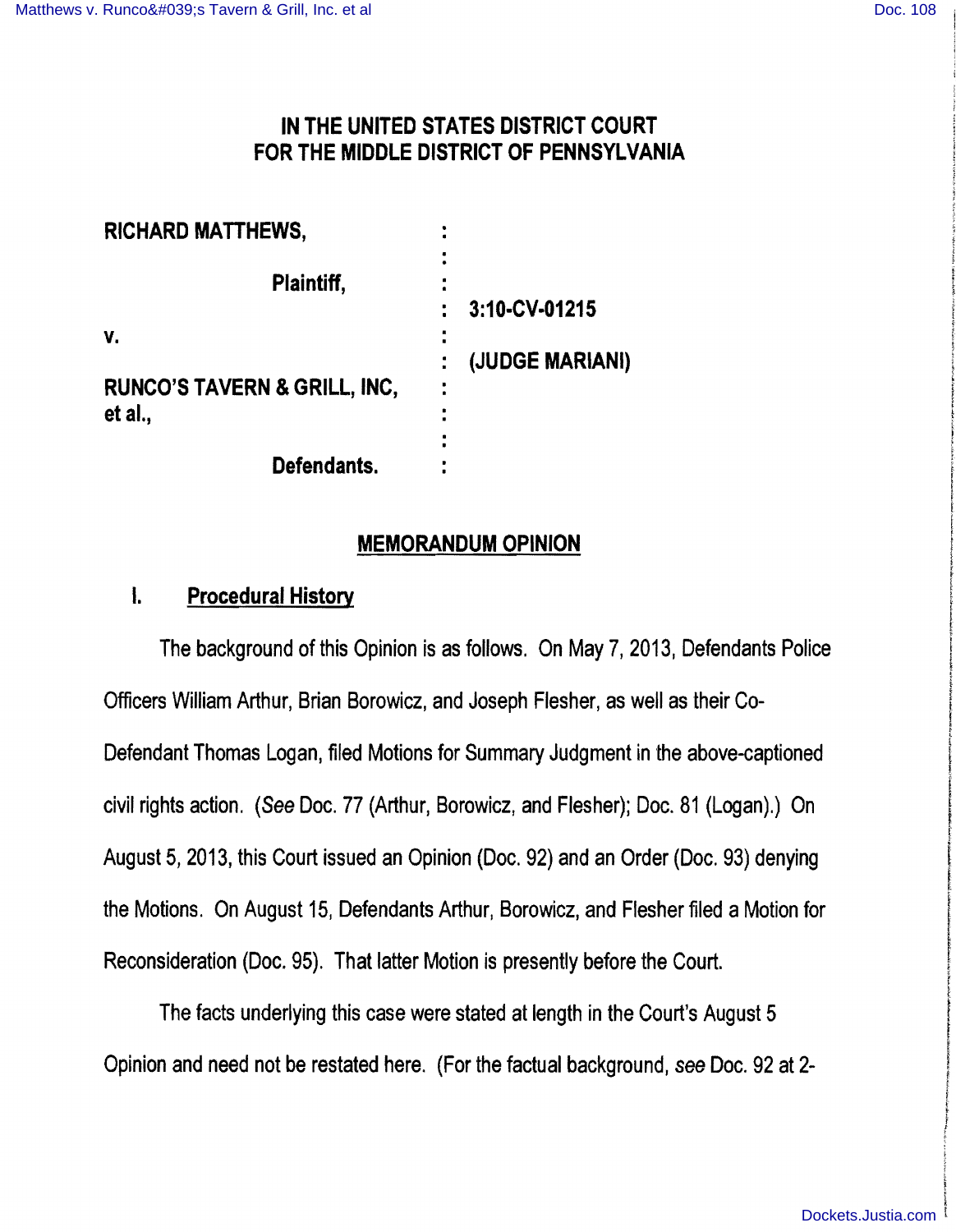9.) Defendants, however, only move for the Court to reconsider its Opinion as it pertains to three issues therein. These issues are:

- 1. That the Court should have provided a ruling on the qualified immunity of the police officer Defendants (see Defs.' Mem. of Law in Supp. of their Mot. for Recons., Doc.  $96$ , at  $4$ );
- 2. That the Court should have denied Plaintiff's selective prosecution claim rather than construe it as a selective enforcement claim, (see id. at 7); and

*<i><u>PERMIT AND STATES OF THE STATES OF THE STATES OF THE STATES OF THE STATES OF THE STATES OF THE STATES OF THE STATES OF THE STATES OF THE STATES OF THE STATES OF THE STATES OF THE STATES OF THE STATES OF THE STATES OF T*</u> **KENVING** 

!

**International State** I

I

**International** 

t

, t

t

3. That the Court should have provided a ruling on the absolute immunity of the police officers for some unspecified testimony they gave as part of "their participation in the judicial process," (see id. at 10).

As relief, the Defendants request that they be "dismiss[ed] from this case with prejudice." (Id. at 11.)

### II. **Standards Governing Motion for Reconsideration**

"The purpose of a motion for reconsideration is to correct manifest errors of law or , fact or to present newly discovered evidence." Harsco Corp. v. Zlotnicki, 779 F.2d 906, 909 (3d Cir. 1985). A motion for reconsideration is permitted only on one of three grounds: (1) there is an intervening change in the controlling law; (2) new evidence becomes available; or (3) there is aneed to correct clear error of law or fact or to prevent manifest injustice. See Wiest v. Lynch, 710 F.3d 121, 128 (3d Cir. 2013) (quoting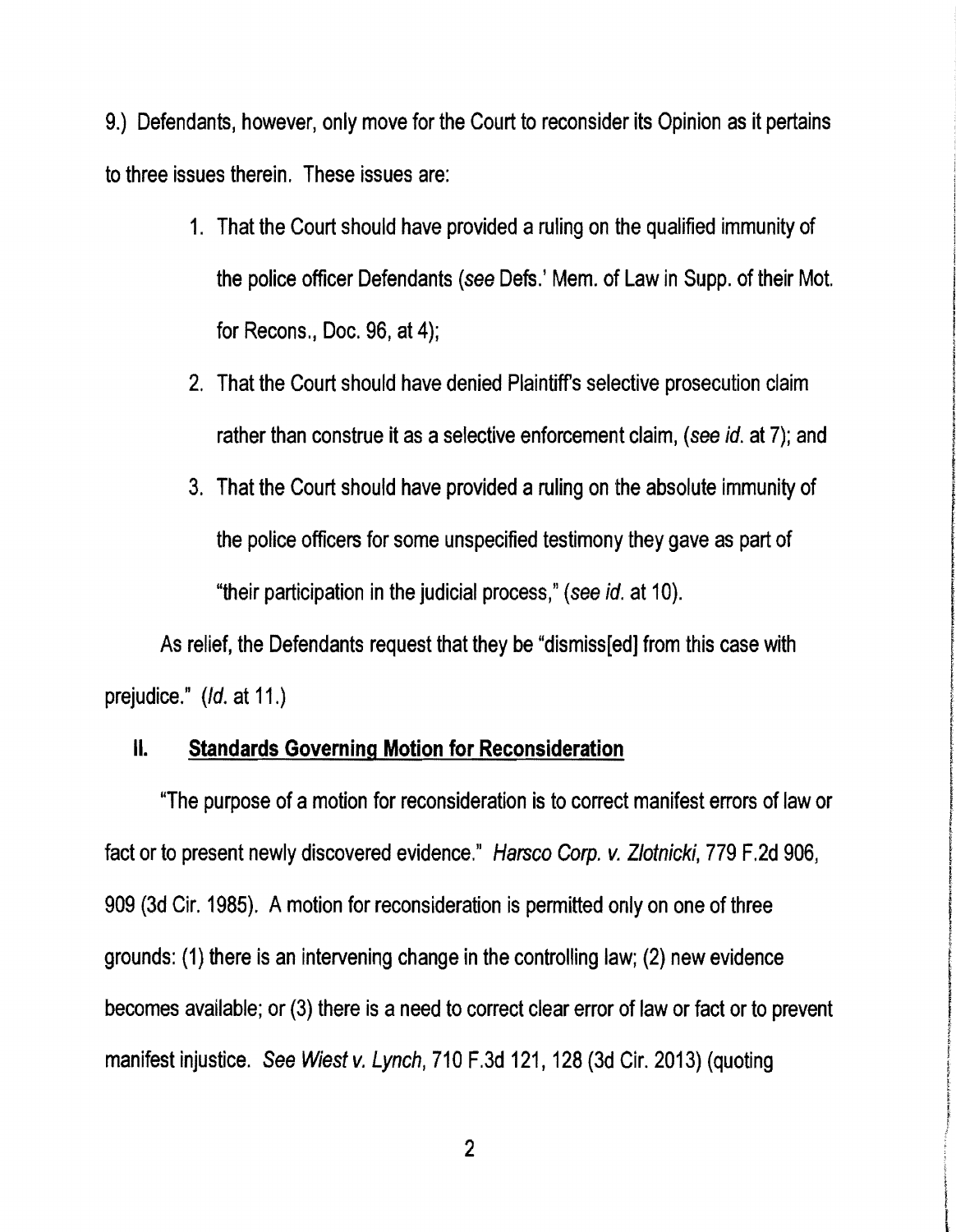Lazaridis v. Wehmer, 591 F.3d 666, 669 (3d Cir. 2010)). Moreover, "motions for reconsideration should not be used to put forward arguments which the movant ... could have made but neglected to make before judgment." United States v. Jasin, 292 F. Supp. 2d 670,677 (E.D. Pa. 2003) (internal quotation marks and alterations omitted) (quoting Reich v. Compton, 834 F. Supp. 2d 753,755 (E.D. Pa. 1993) (rev'd in pari and affd in pari on other grounds, 57 F.3d 270 (3d Cir. 1995)). **III.** Analysis **Analysis III.** Analysis **Analysis III.** Analysis **III.** Analysis **III.** Analysis **III.** Analysis **III.** Analysis **III.** Analysis **III.** Analysis **III.** Analysis **III.** Analysis **III.** Analysis **III.** A

### a. **Qualified and Absolute Immunity** <sup>f</sup>

Grounds 1and 3of Defendants' Motion for Reconsideration argue that the Court committed a"manifest injustice" when it neglected to consider the qualified or absolute immunity of the police officer defendants, both in their conduct at the scene of Plaintiff's arrest and at subsequent judicial proceedings. (See Defs.' Mot. for Recons., Doc. 95 at  $\qquad \qquad \mid$ **1.4.5** (qualified immunity); *id.* at  $\mathbb{1}$  19, 22-23 (absolute immunity).)

**readers** 

[ t

i

j

is a manuscription of the second control of the second second second for the second second second second second<br>والمحاولة المحاولة المحاولة المحاولة المحاولة المحاولة المحاولة المحاولة المحاولة المحاولة المحاولة المحاولة

Defendants first claimed that these issues were pled "in the Amended Second Motion for Summary Judgment." (See id. at  $\P$ ] 4, 19). However, upon review of Defendants' Amended Second Motion for Summary Judgment, the Court could find no mention of either qualified or absolute immunity. (Cf. generally Defs. Arthur, Borowicz, and Flesher's Am. Second Mot. for Summ. J., Doc. 77.) The Court therefore issued an ordering directing the Defendants to cite the specific language in their Amended Second I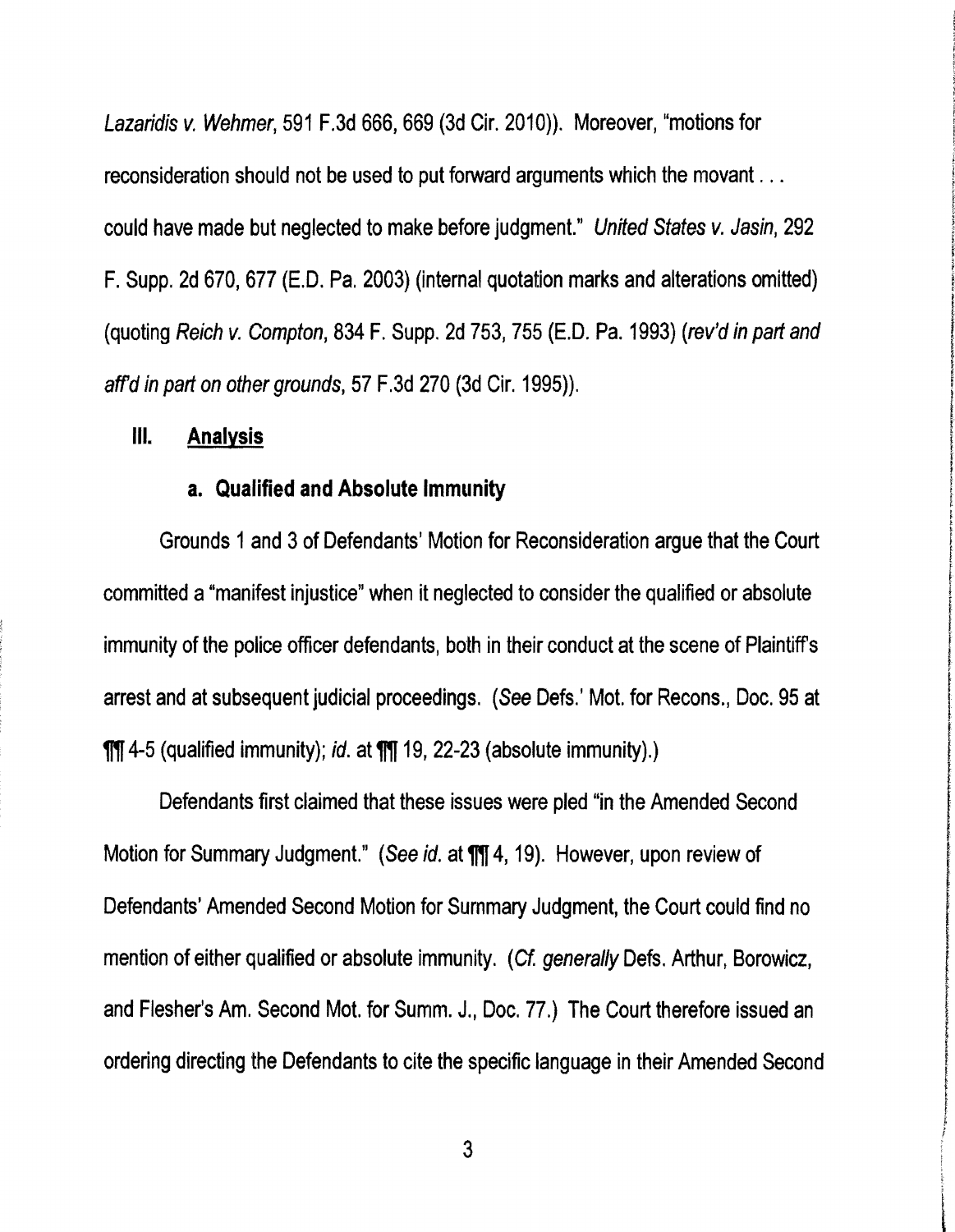Motion where they raised the issues. (See Doc. 101.) Defendants replied by citing language from other filings. (See Doc. 102.) The Court considered this nonresponsive and issued asecond order renewing its direction to cite to specific language in the Amended Second Motion. (See Doc. 103.) Finally, Defendants' counsel submitted a letter admitting that, despite their contrary representations to this Court, qualified and absolute immunity were not pled in their Motion. (See Doc. 105.) Defendants' counsel stated, "We were aware at the time that we wrote, and I signed, the Motion for Reconsideration that qualified and absolute immunity were only raised during the summary judgment process, in our Reply Brief." (Id.)

Defendants' admission is significant. In ruling on a motion, "a district court need not address issues raised for the first time in a reply brief." Dreyer v. Sheaffer, 2009 WL 917829, at \*3 (M.D. Pa. 2009). That is because "[a] reply brief is intended only to provide an opportunity to respond to the arguments raised in the response brief; it is not intended as a forum to raise new issues." United States v. Martin, 454 F. Supp. 2d 278, 281 n.3 (E.D. Pa. 2006) (collecting cases). Because, as demonstrated by Defendants' own admission—which is compelled by a review of the record—Defendants never raised these issues until they submitted their reply brief, the Court was under no obligation to address them.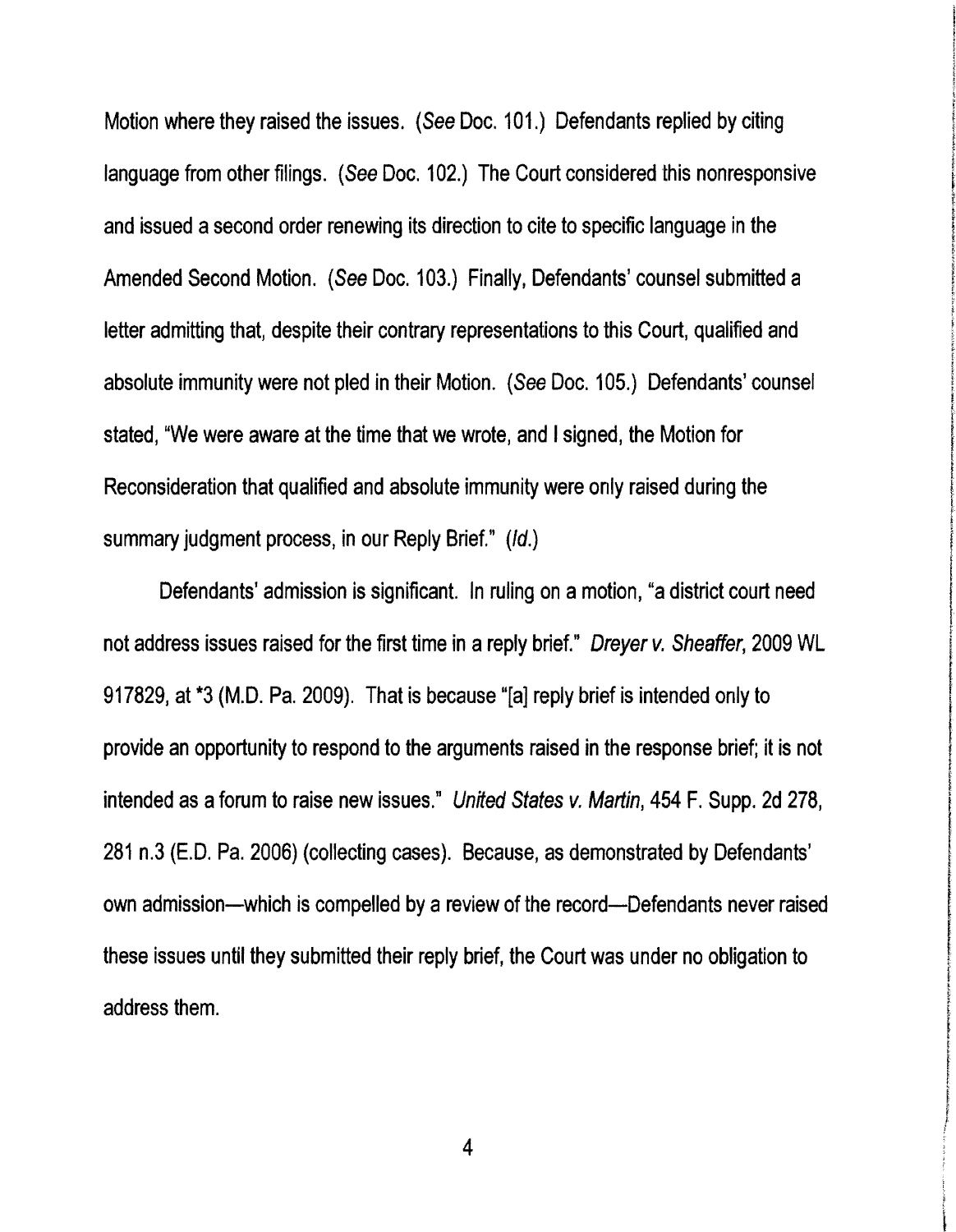However, Defendants intimate that the issues of qualified and absolute immunity were properly raised "in response" to Plaintiffs Omnibus Brief in Opposition to the Motions for Summary Judgment. (See Doc. 102 at 1.) This argument nonetheless fails for two reasons.

First, absolute immunity is not mentioned in Plaintiffs Brief at all. Nor does that Brief even make reference to testimony that could implicate absolute immunity. (Cf. generally PI.'s Omnibus Br. in Opp. to All Defs.' Revised Motions for Summ. J., Doc. 84.) Thus, though Defendants claim that they "raised the issue of absolute immunity in their Reply Memorandum ... in an abundance of caution, specifically in response to Plaintiffs claims in his Omnibus Brief in Opposition ... which referenced the testimony of the Officers, particularly Officer Arthur," (Doc. 102 at 1), they, again, misstate the record. ! The only references to "testimony" in Plaintiff's Brief in Opposition are to deposition testimony in the present civil case, which could not plausibly be construed to form a basis for liability. Clearly, Plaintiff only references Defendants' deposition testimony in an attempt to establish certain facts, for instance, whether Borowicz and Flesher ignored t witness testimony at the scene of the arrest, (see Doc. 84 at 10), whether Logan directed Arthur to arrest Plaintiff, (see id. at 13), or whether Arthur heard a comment about Logan's shoulder being damaged, (see id. at 5). Merely using the word "testimony" in an unrelated context does not open the floodgates for a full discussion of absolute immunity

i kënsiminin këtë kur kohë

**International** 

former.

!! **Internet** ! }<br>सम्बद्धाः<br>स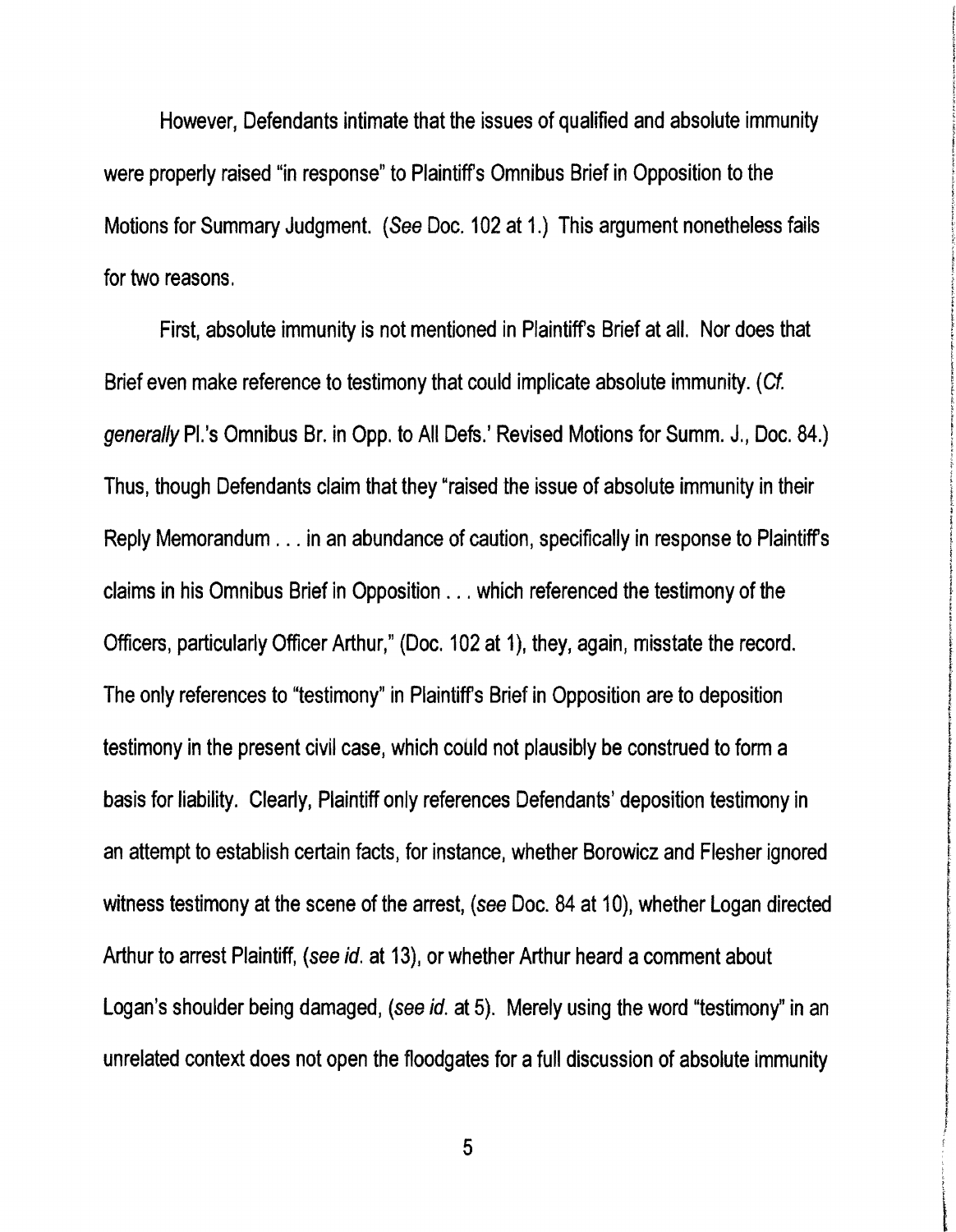in a reply brief. Under the facts of this case, the only way that absolute immunity could have any relevance would be if Plaintiff alleged liability for testimony made during his criminal prosecution. But nowhere in his Brief in Opposition does Plaintiff reference any such testimony. So it is clear that Defendants did not properly raise this issue before the Court, and their arguments to the contrary are based on distortions of the record.

Second, to the extent that qualified immunity is mentioned in Plaintiffs Brief, it is mentioned only tangentially and not as an independent argument that the Plaintiff seeks to rebut. The only times that the phrase "qualified immunity" is used are in two discrete sentences on page 12 of Plaintiff's sixteen-page brief, in a section discussing whether the officers committed the torts alleged. Plaintiff only mentions qualified immunity offhand by citing to two extra-jurisdictional cases in which an officer' misconduct overrode qualified immunity and gave rise to aFourth Amendment claim. (See Doc. 84 at 12.)

From the context of these passages, the Court does not find that Plaintiff placed qualified immunity at issue. Plaintiffs discussion is clearly adiscussion only of what is necessary to show the elements of the torts he alleged. The Court reads the references to qualified immunity only as illustrations of what other Courts—whose decisions are not binding in this District—have considered to be conduct giving rise to a cause of action.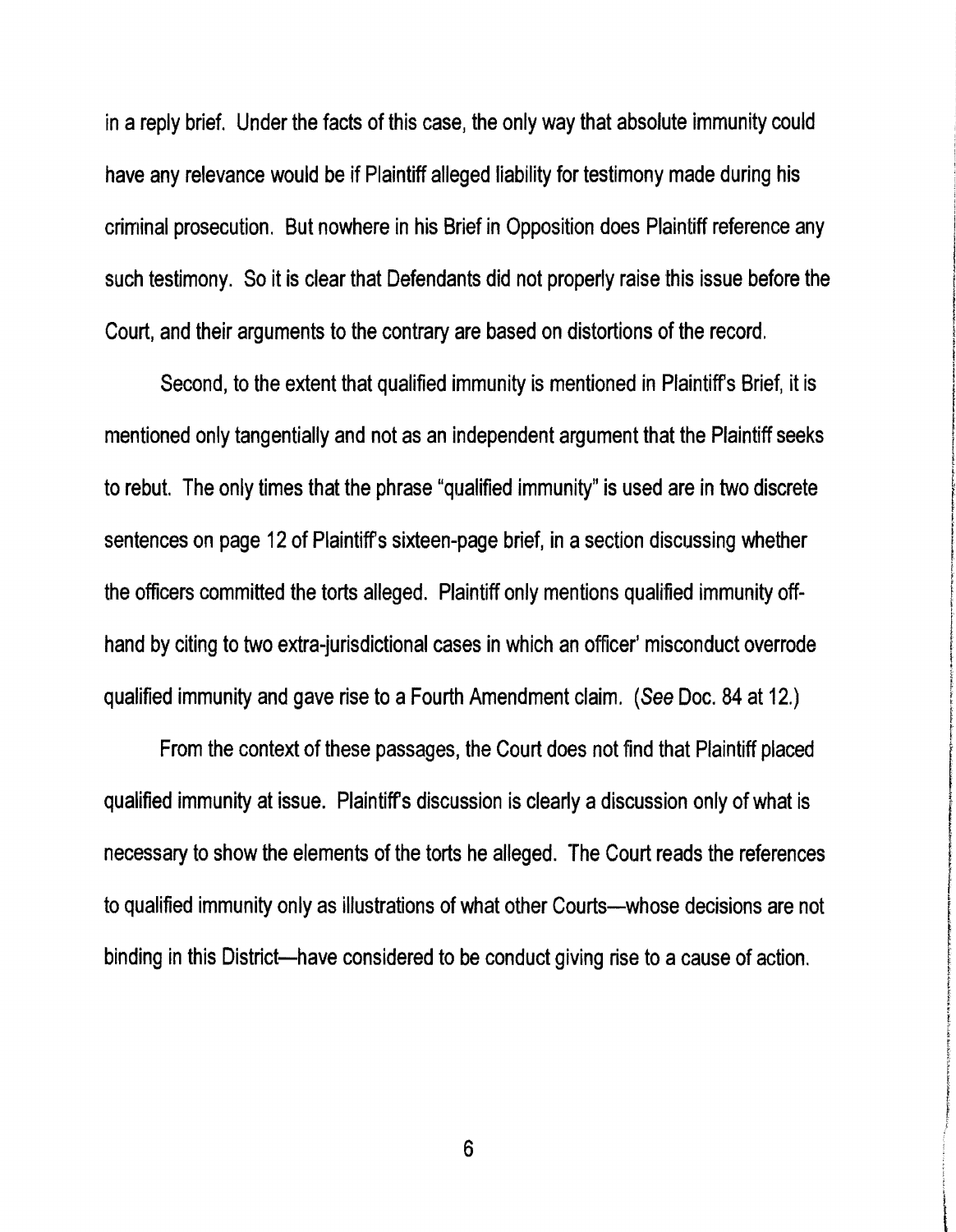This interpretation is supported by the fact that Plaintiff never argues that the officers lost qualified immunity; he only argues that they satisfied the elements of the torts.<sup>1</sup>

In contrast to the elliptical nature of Plaintiff's comments, the Defendants devote nearly two and a half pages of their fourteen-page Reply Brief to the issue of qualified immunity. (See Defs. Officers Arthur, Borowicz, and Flesher's Reply Mem. of Law in Supp. of Their Am. Second Mot. for Summ. J., Doc. 90, at 11-14.) This, however, as discussed above, perverts the purpose of the Reply Brief, which becomes avehicle for inequity when it is allowed to raise issues not raised in previous briefs. Plaintiff cannot file a sur-reply to a reply brief as a matter of right, so any attempt to use a reply brief as a forum to raise new issues is properly prohibited.

In light of the foregoing, the Court concludes that it acted perfectly within the bounds of its discretion when it refrained from providing aruling on qualified or absolute immunity. Certainly, the Court cannot conclude that its abstention from providing such a ruling was a"manifest injustice."

This does not, however, mean that the immunity issues are waived. Qualified and absolute immunity can be raised at any time. See, e.g., Hunter v. Bryant, 502 U.S. 224, 227, 112 S. Ct. 534, 536, 116 L. Ed. 2d 589 (1991) ("[B]ecause the entitlement is an immunity from suit rather than a mere defense to liability, we repeatedly have stressed

<sup>1</sup>  Even if qualified immunity and the elements of the relevant torts would ordinarily be considered together, neither party considered them together in any of the previous filings, so raising the issue in areply brief is inappropriate.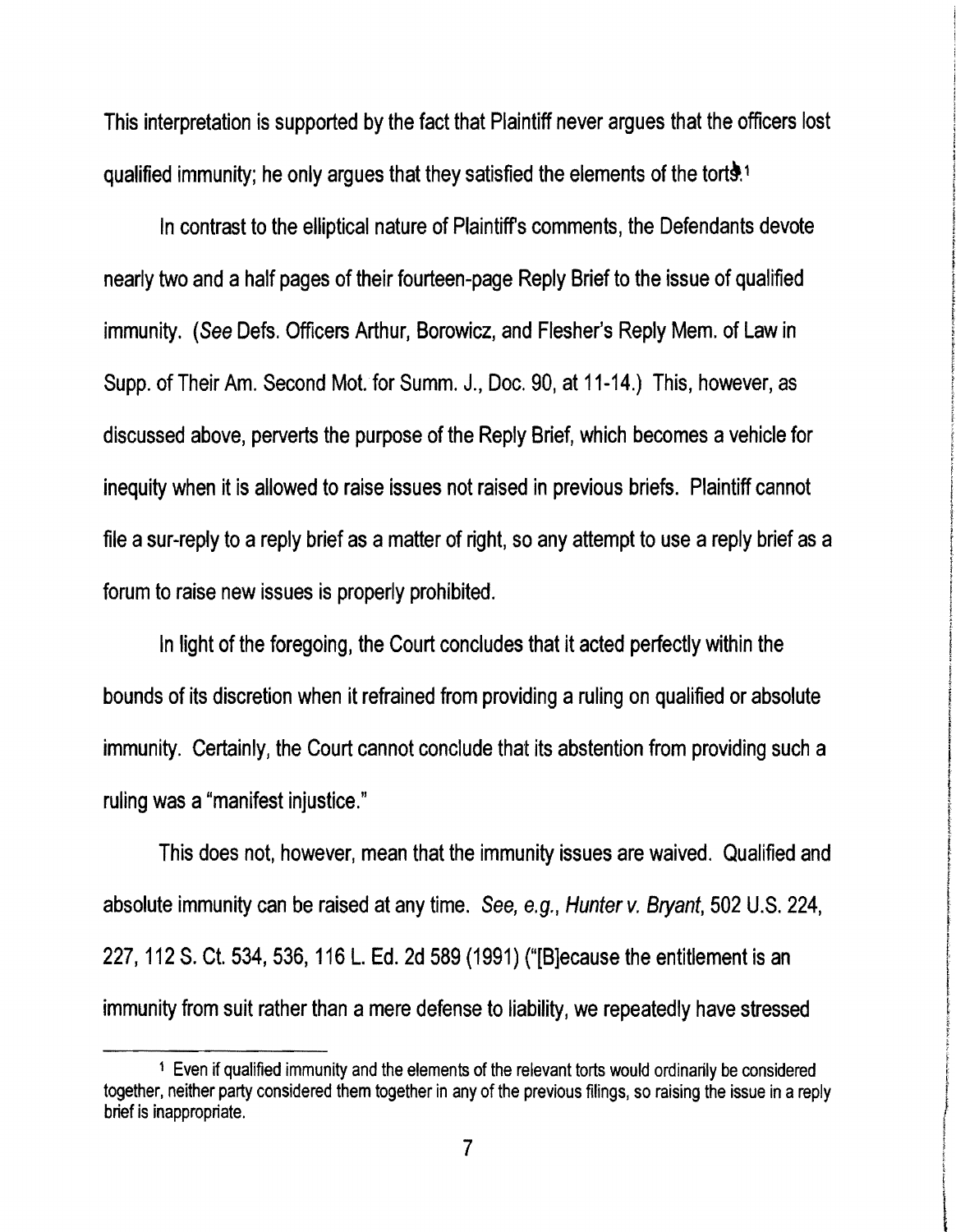the importance of resolving immunity questions at the earliest possible stage in litigation.") (internal citations, quotations, and alterations omitted). However, a Motion for Reconsideration by definition can only pertain to issues that were actually considered. Issues that were not properly brought before the Court in the first Motion cannot be "reconsidered" because they were never considered in the first place. Indeed, in the present case, immunity could not have been considered based on the summary judgment filings without acting inequitably toward the non-moving party. Whether through strategy or oversight, Defendants did not invoke any kind of immunity in their Motion for Summary Judgment. Evidently, they now regret that decision. But it is not the Court's responsibility to sua sponte save Defendants from their own mistakes.

### b. **Selective Enforcement**

Next, Defendants argue that the Court committed another manifest injustice when, "recognizing Matthews did not meet his burden for aselective prosecution claim, [the Court] instead substituted and ruled on the separate, distinct claim of selective enforcement in denying Defendants' Motion for Summary Judgment." (Doc. 95 at ¶ 14.) This is in response to footnote 3 of the Court's Opinion, which noted that Plaintiff's claim for "selective prosecution" actually described aclaim for "selective enforcement" and proceeded to rule on it as such. (Doc. 92 at 17 n.3.)

8

**ISLAND COMPANY** 

in particularly and ! i<br>indiana Janeiro de L

,

la provincia de la companya de la companya de la companya de la companya de la companya de la companya de la c<br>La companya de la companya de la companya de la companya de la companya de la companya de la companya de la co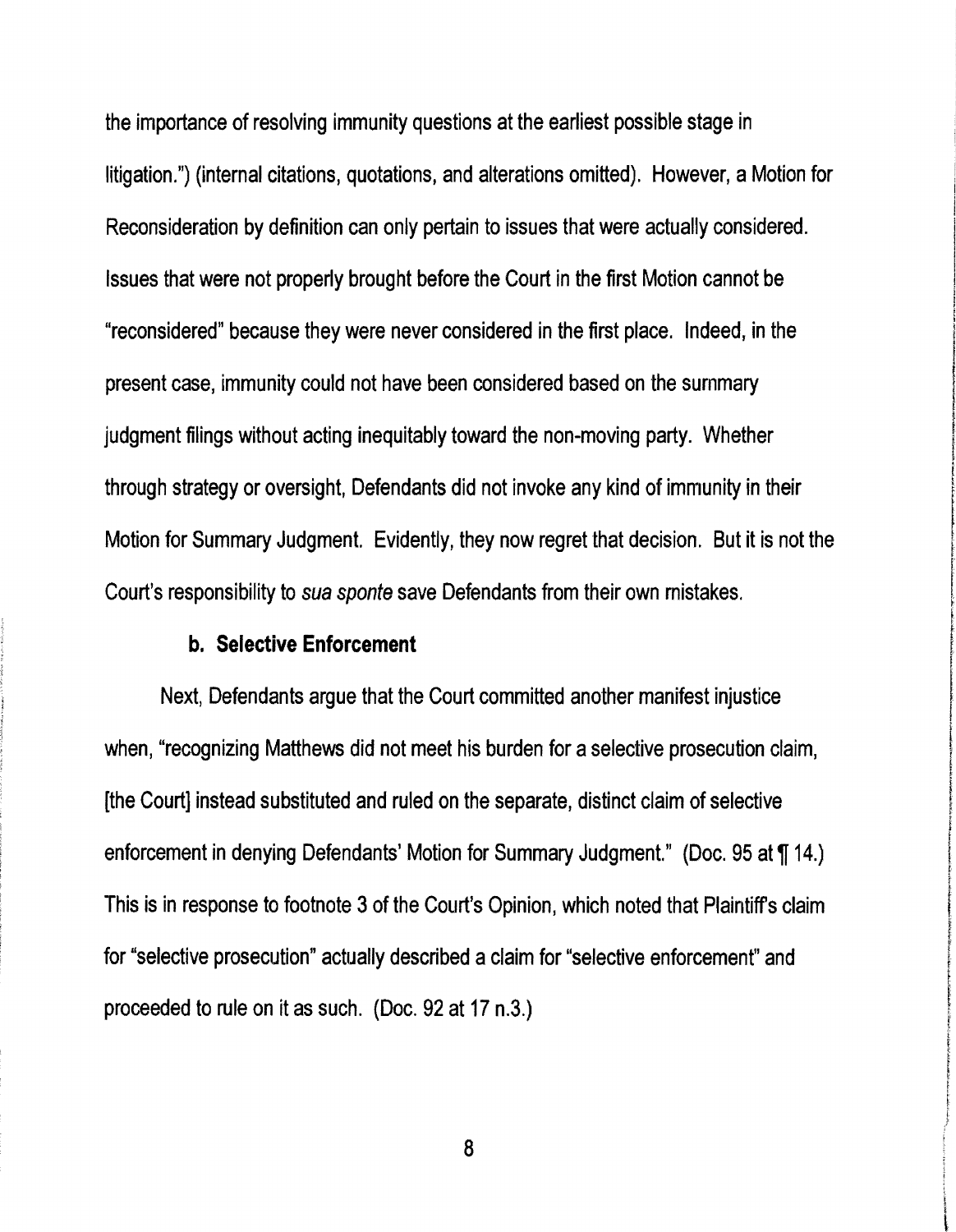Defendants' argument is somewhat ironic: while their previous grounds for reconsideration objected that the Court did not raise issues sua sponte that would have redounded to their own benefit, now they object that the Court did raise other issues sua sponte that do not work to their immediate advantage. Thus, they write: "[I]t is not the duty of the Court to sua sponte allow an amendment to the pleadings long after discovery is closed and defendants have not had an opportunity to address such a claim." (Doc.  $95$  at  $\P$  15.)

This argument is properly before the Court on a Motion for Reconsideration because it concerns disputes with the Court's Opinion itself which could not have been raised until after the Opinion was issued. Nonetheless, the Court cannot agree that it committed a"manifest injustice" by not granting summary judgment for alabeling error.

At the outset, it is simply untrue to claim that Defendants have not had the opportunity to address aselective enforcement claim. As the Court stated in its Opinion, whether one treats Plaintiffs Complaint as alleging selective prosecution or selective enforcement "does not change the outcome of any substantive analysis." (Doc. 92 at 17 n.3.) That is because, while selective enforcement and selective prosecution are distinct claims, the elements of each are analytically the same.

Acursory look at the case law confirms this conclusion. Thus, the Third Circuit has defined the elements of aselective enforcement claim as follows: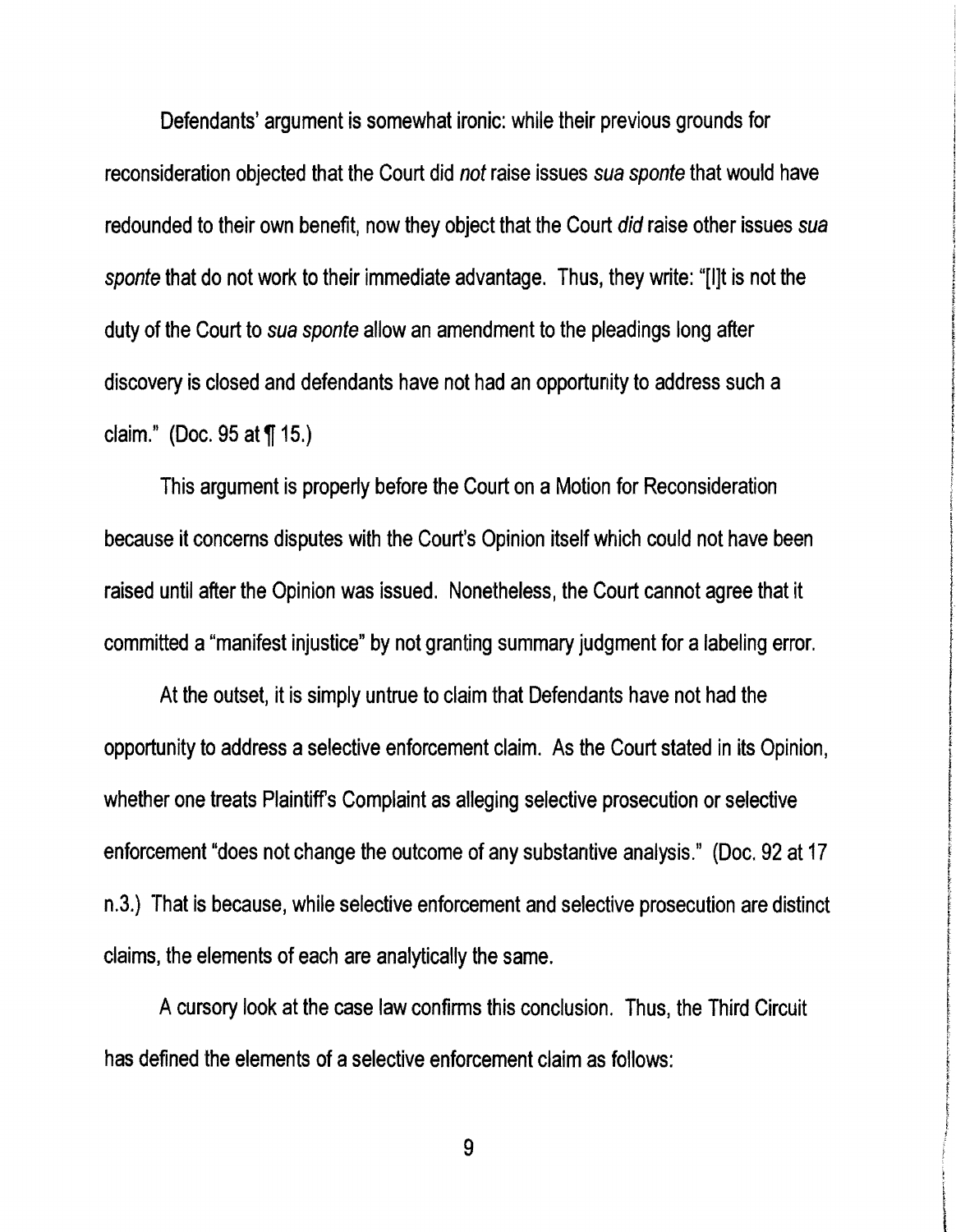To establish a selective-enforcement claim, a plaintiff must demonstrate (1) that he was treated differently from other similarly situated individuals, and (2) "that this selective treatment was based on an unjustifiable standard, such as race, or religion, or some other arbitrary factor, or to prevent the exercise of a fundamental right."

Dique v. New Jersey State Police, 603 F.3d 181, 184 n.5 (3d Cir. 2010) (quoting Hill v.

City of Scranton, 411 F.3d 118, 125 (3d Cir. 2005) (internal alterations omitted)).

The elements of aselective prosecution claim are nearly identical:

To establish a claim of selective prosecution, [a plaintifl] must demonstrate two factors. First, he must provide evidence that persons similarly situated have not been prosecuted. Second, he must show that the decision to prosecute was made on the basis of an unjustifiable standard, such as race, religion, or some other arbitrary factor, or that the prosecution was intended to prevent his exercise of a fundamental right.

United States V. Schoo/craft, 879 F.2d 64, 68 (3d Cir. 1989).

The difference between the two claims is that selective enforcement is aclaim against government enforcement officials generally, whereas selective prosecution is a claim against prosecutors. In the present case, prosecutors are not named as parties, nor is the conduct of any prosecution at issue. The factual allegations beginning in paragraph 12 of Plaintiff's Complaint all refer to the circumstances surrounding police enforcement against Plaintiff. (See Second Am. Compl., Doc. 48, at  $\P\P$  12-32.) Only paragraphs 30 and 31 refer to Plaintiff's criminal trial, but the only allegation in either paragraph that Plaintiff makes against a Defendant is in reference to non-movant Thomas Logan's alleged false testimony at trial. This testimony has nothing to do with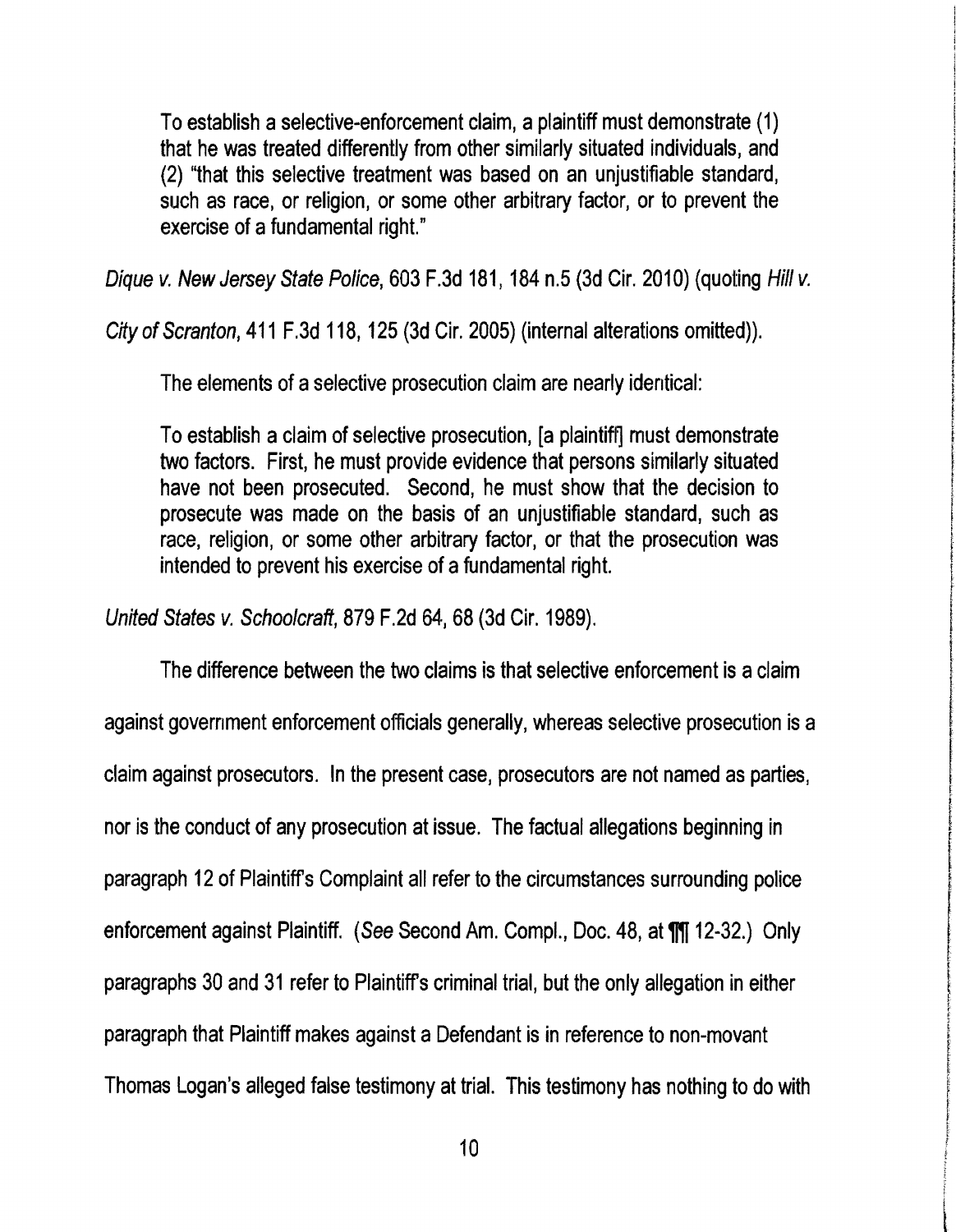the substance of the underlying prosecution or with the elements of a selective prosecution claim. (See id. at **1** 31.) Moreover, Defendants never dispute that the prosecution is not at issue: in their Motion for Summary Judgment, they seek to defeat Plaintiff's selective prosecution claim by referring only to what they did at the time of his arrest.<sup>2</sup> (See Doc. 77 at  $\sqrt{11}$  37-52.) Plaintiff's Brief in Opposition seeks to rebut these claims—but, once again, it argues only by reference to what the Defendants did at the time of Plaintiff's arrest, and not by reference to any prosecution. (See Doc. 84 at 14.)

Accordingly, when this claim was presented to the Court by Motion for Summary Judgment, it was treated by all parties as aclaim for selective enforcement in everything but name. As the Supreme Court has held:

It is too late in the day and entirely contrary to the spirit of the Federal Rules of Civil Procedure for decisions on the merits to be avoided on the basis of ... mere technicalities. The Federal Rules reject the approach that pleading is a game of skill in which one misstep by counsel may be decisive to the outcome and accept the principle that the purpose of pleading is to facilitate a proper decision on the merits. The Rules themselves provide that they are to be construed "to secure the just, speedy, and inexpensive determination of every action." Rule 1.

المتخلف معافيه

r<br>Francesco<br>Francesco

f

en ingen

r

**INSURANCE AND INSURANCE AND INSURANCE AND INSURANCE AND INSURANCE AND INSURANCE AND INSURANCE AND INSURANCE AND INSURANCE AND INSURANCE AND INSURANCE AND INSURANCE AND INSURANCE And include and include and include and inc** 

Foman v. Davis, 371 U.S. 178, 181-82, 83 S. Ct. 227, 230, 9 L. Ed. 2d 222 (1962)

(internal citations and quotation marks omitted). 1

<sup>&</sup>lt;sup>2</sup> Though Defendants cite selective prosecution cases to make their arguments, (see Doc. 77 at 11) 32-36), the Motion makes clear that they believe these cases apply to the facts of Plaintiff's arrest. Defendants never argued that Plaintiff failed to state a legal claim for selective prosecution until this Court ! brought the distinction between the two claims to the parties' attention.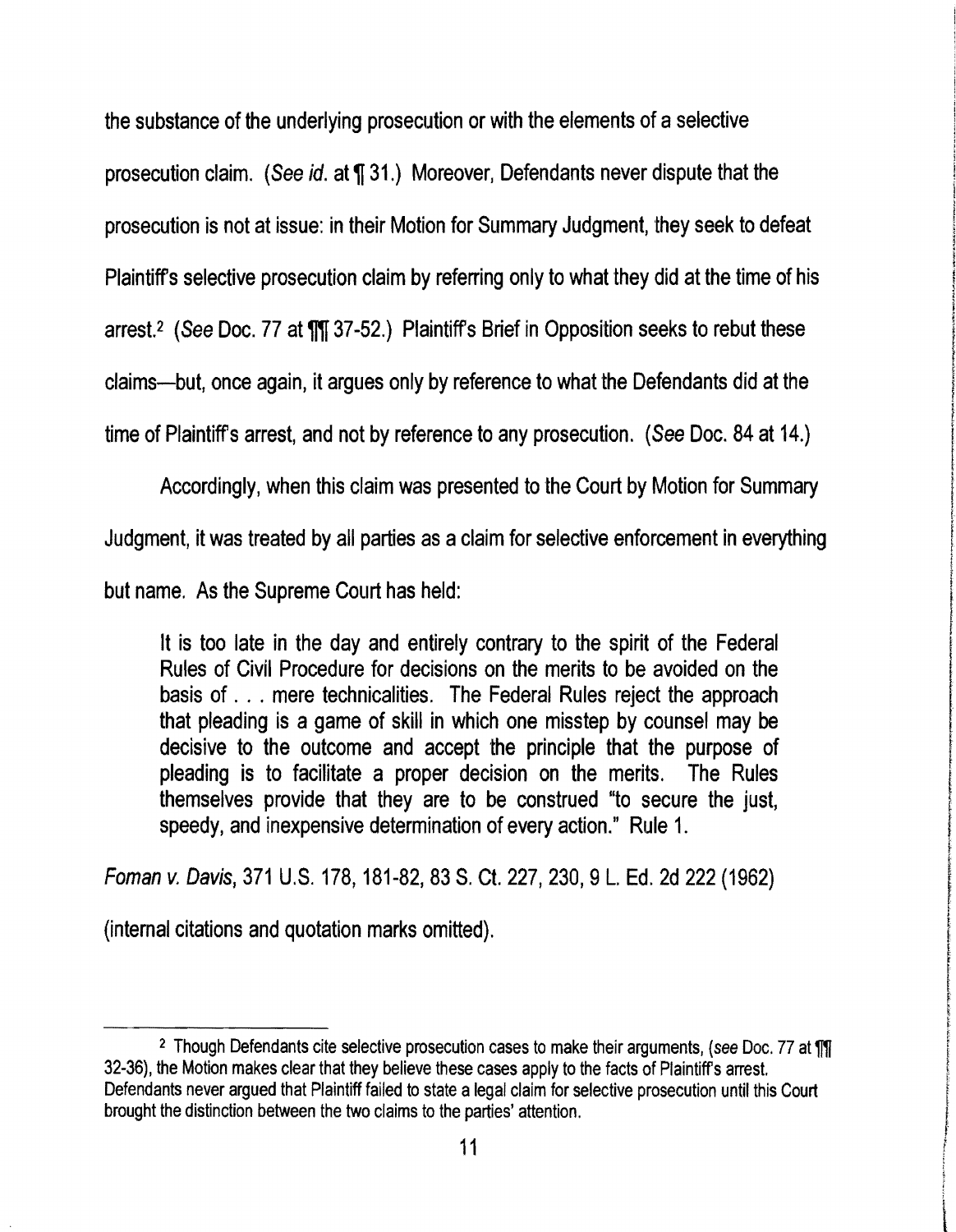Here, it is true that the decision to construe Plaintiffs claim as aclaim for selective enforcement rather than selective prosecution was made sua sponte and not on aformal motion to amend the Complaint, as is more common. However, if the Court did not proceed in this manner, it would be forced to choose between two unpalatable options, neither of which is consistent with the well-established policy laid out in Foman, supra. First, the Court could have dismissed the claim in its entirety. But this would have been to exalt form over substance by avoiding the merits of a claim, which all parties addressed in their respective motions and briefs, based only on a labeling error. Alternatively, the Court could have ordered Plaintiff to amend his Complaint. But this would have been Plaintiffs fourth complaint in acase that was filed roughly three and a half years ago. Amendment would undo the progress that has been made in bringing this case closer to trial, by pushing it back to the pleading stage, and would therefore violate Rule 1's directive to secure the "just, speedy, and inexpensive determination of every action."

**International Contents International Action** the mainless of **there** are no

**INFORMATION** 

**finder** 

*Family Co.* 

f

**International** 

**the contracts** 

t

**ficial confidence** 

in the state of the state of the state of the state of the state of the state of the state of the state of the<br>All of the state of the state of the state of the state of the state of the state of the state of the state of

i<br>Inter**national content and international content** 

I r

**Institute of AMORGANISM** 

Rather than follow these self-defeating courses, the Court concluded that the better option was to construe the cause of action in the way that all parties had<br>
I effectively construed it throughout the entire two years since Plaintiff's Second Amended Complaint was filed. To do so was not amanifest injustice, but rather was consistent